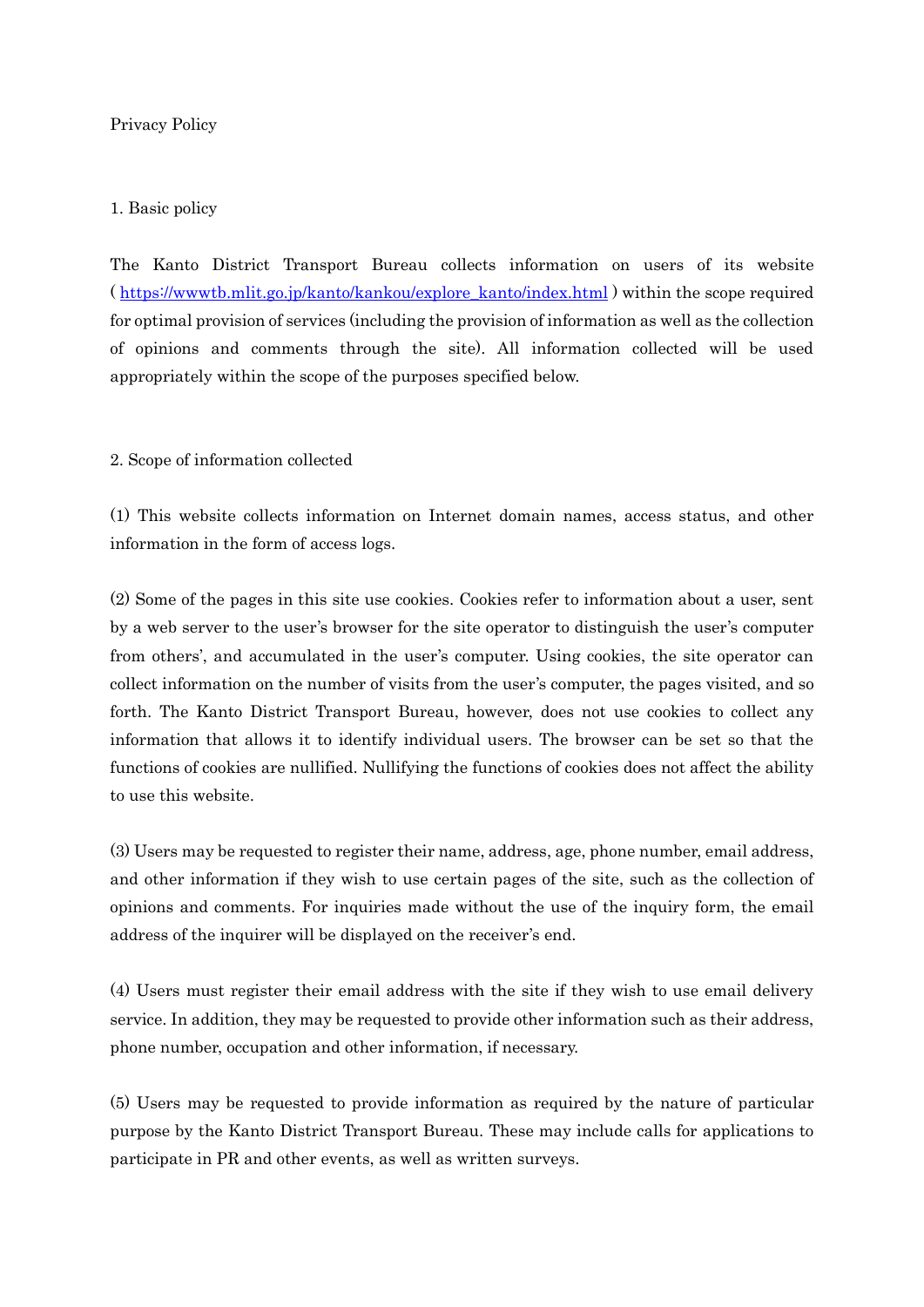#### 3. Purposes of use

(1) The information collected in Items 2-(1) and 2-(2) will be used to provide optimal services on this site.

(2) The opinions and comments collected in Item 2-(3), including user information, will be used to develop future policies and measures for the Kanto District Transport Bureau. For this reason, they may be forwarded to related divisions in the Kanto District Transport Bureau. Users' email addresses, phone numbers, and fax numbers may be used to reply to their inquiries and contact them for confirmation. The collected information may also be forwarded to related organizations, depending on the nature of opinions expressed or comments made.

(3) The information collected in Item 2-(4) will be used to deliver information via email. The registered information will be used to produce information to be delivered in the future.

(4) The information collected in Item 2-(5) will be used only if it is required for carrying out PR and other events concerned in an optimal manner.

4. Restrictions on the use and provision of information

The Kanto District Transport Bureau will not use the collected information for purposes other than those specified in Paragraph 3, nor provide it to third parties, unless information disclosure is required by laws or ordinances, violations such as unauthorized access or threats are detected, or other special reasons exist. However, statistically processed information on accesses to this site, user information, and so forth may be published.

## 5. Security measures

The Kanto District Transport Bureau takes the necessary measures to prevent the leakage, loss, or destruction of the collected information and to manage it appropriately. Analysis of the status of accesses to this site and the user opinions received may be consigned to external organizations when deemed necessary for business reasons. In this case, the Kanto District Transport Bureau ensures that these external organizations take the necessary measures to appropriately manage the information collected.